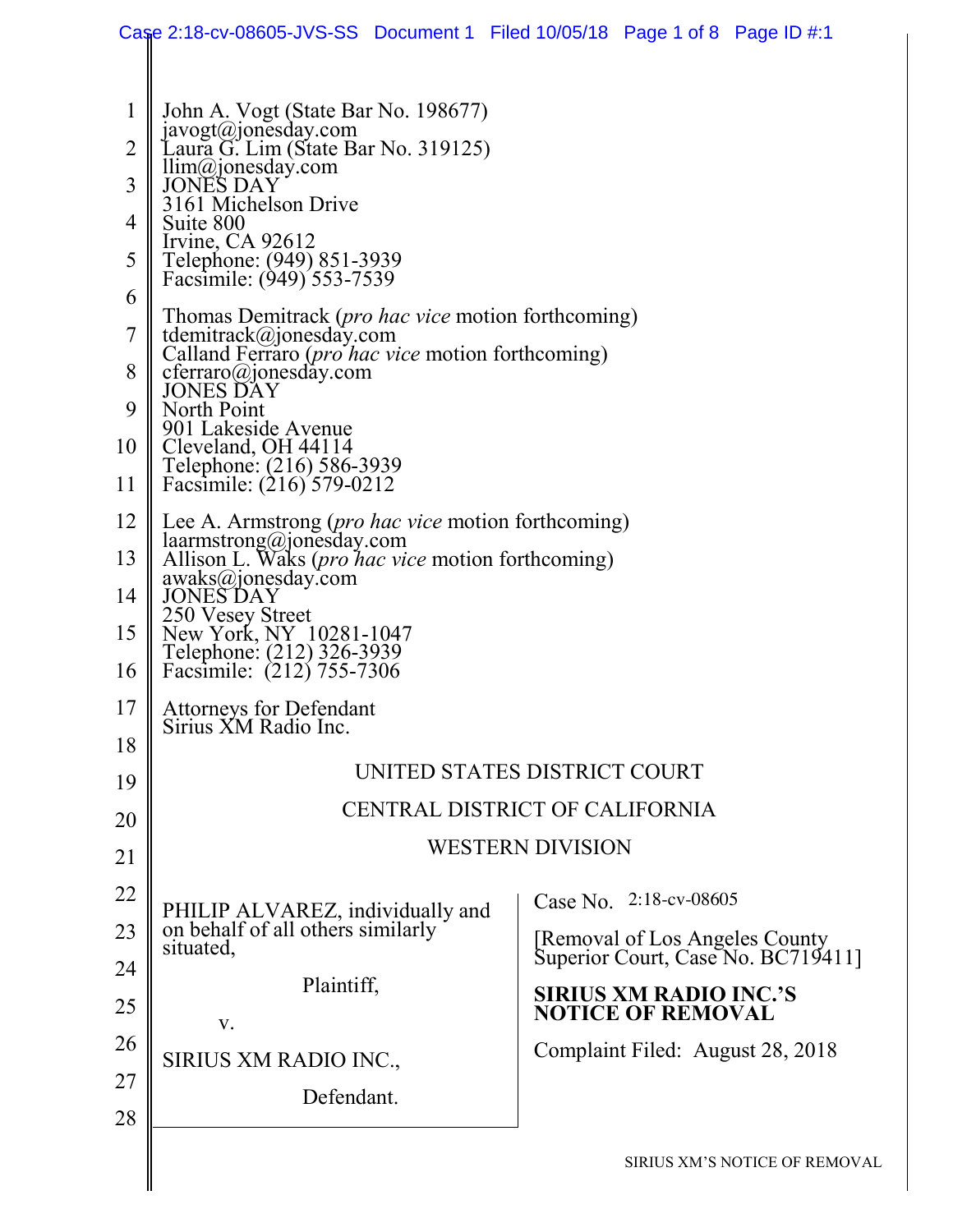### 2 3

4

5

6

7

8

9

10

1

#### **TO THE CLERK OF THE COURT:**

**PLEASE TAKE NOTICE** that Defendant Sirius XM Radio Inc. ("Sirius XM") hereby files this Notice of Removal for the above-captioned action from the Superior Court of California, County of Los Angeles, to the United States District Court for the Central District of California, pursuant to 28 U.S.C. §§ 1332, 1441, and 1446, and on the basis of the following facts, which show that this case may be properly removed to this Court:

1. Plaintiff filed a Complaint in the above-captioned matter in the Superior Court of California, County of Los Angeles, on August 28, 2018 (the "Complaint").

11 12 13 14 15 16 17 18 19 20 21 22 23 24 25 26 2. Plaintiff seeks to represent a class of "[a]ll persons in California who purchased a lifetime subscription" of satellite radio services from Sirius XM and whose "lifetime subscription" Sirius XM allegedly "later failed to honor within the person's lifetime without encumbrances." Complaint ¶ 16. Specifically, Plaintiff alleges that Sirius XM sold lifetime subscriptions to him and the putative class members and that, contrary to Sirius XM's alleged representations, each subscription was subject to a \$75 dollar-per-transfer fee. Complaint ¶ 15. He brings claims for Fraudulent Misrepresentation, Negligent Misrepresentation, violation of the California Unfair Competition Law, Cal. Bus. & Prof. Code § 17200, *et. seq*, and violation of the California Consumers Legal Remedies Act, Cal. Civ. Code § 1750, *et. seq*. Complaint ¶¶ 22-53. He seeks an injunction barring Sirius XM from "(1) terminating or purporting to terminate any lifetime subscriptions; (2) failing to honor any and all lifetime subscriptions previously purchased; and (3) charging and/or purporting to charge Plaintiff and/or Class members any additional monies for any such services." Complaint ¶ 56; *see also id.* ("Prayer For Relief"). He also seeks attorneys' fees, expenses, and costs. *Id.*

27 28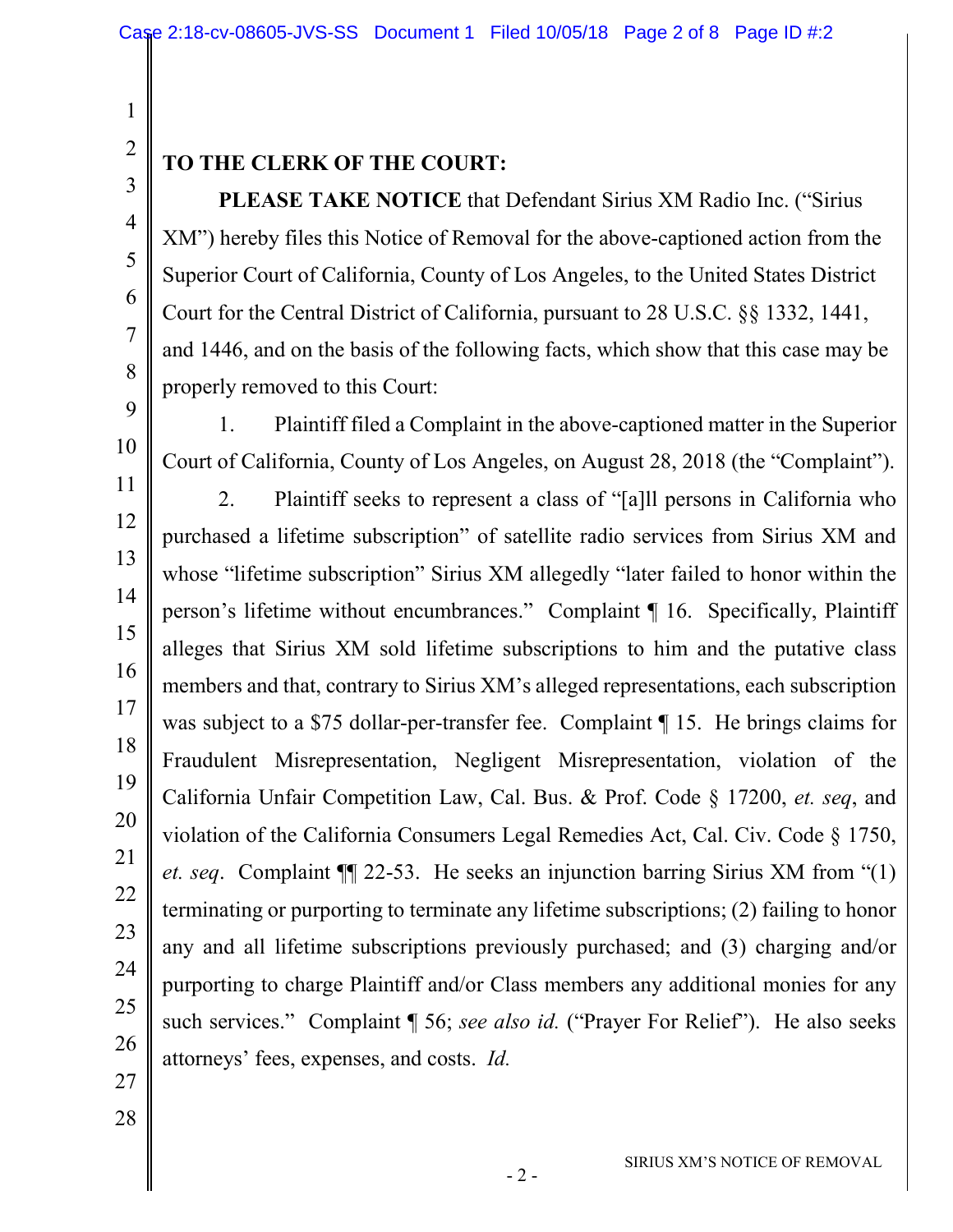- 1 2 3 4 3. As more fully set out below, the Complaint makes this case properly removable to this Court pursuant to 28 U.S.C. § 1441 because Sirius XM has satisfied the procedural requirements for removal, and this Court has subject matter jurisdiction over this action pursuant to 28 U.S.C. § 1332(d).
- 5
- 6

## **I. SIRIUS XM HAS SATISFIED THE PROCEDURAL REQUIREMENTS FOR REMOVAL.**

7 8 9 4. The Summons and Complaint were served on Sirius XM on September 5, 2018. Sirius XM has not yet answered or otherwise responded to the Complaint, nor has its time to respond expired.

- 10 11 12 5. As required by 28 U.S.C. § 1446(b), Sirius XM filed this Notice of Removal within 30 days of service. *See Murphy Bros. v. Michetti Pipe Stringing*, 526 U.S. 344, 348 (1999) (the 30-day clock runs from the date of "formal service").
- 13 14 15 6. Attached as Exhibit A is a copy of the Summons, Complaint, and Jury Demand. These documents comprise all "process, pleadings, and orders served upon" Sirius XM in this action to date. 28 U.S.C.  $\frac{1446(a)}{a}$
- 16 17 18 19 20 7. Venue lies in the United States District Court for the Central District of California pursuant to 28 U.S.C. § 1441(a) because the State Court Action was filed within this District, at the Superior Court of California, County of Los Angeles. Therefore, venue is proper in this Court because it is the "district and division embracing the place where such action is pending." *See* 28 U.S.C. § 1441(a).
- 21 22 23 24 8. Pursuant to 28 U.S.C. § 1446(d), Sirius XM will file a copy of this Notice of Removal with the clerk of the State Court Action, and will serve Plaintiff through his attorney of record in the State Court Action with this Notice promptly after its filing.
- 25
- 26

### **II. REMOVAL IS PROPER BECAUSE THE COURT HAS SUBJECT MATTER JURISDICTION PURSUANT TO 28 U.S.C. § 1332.**

27 28 9. This Court has original subject matter jurisdiction over this action pursuant to 28 U.S.C. § 1332(d) (as amended by the Class Action Fairness Act of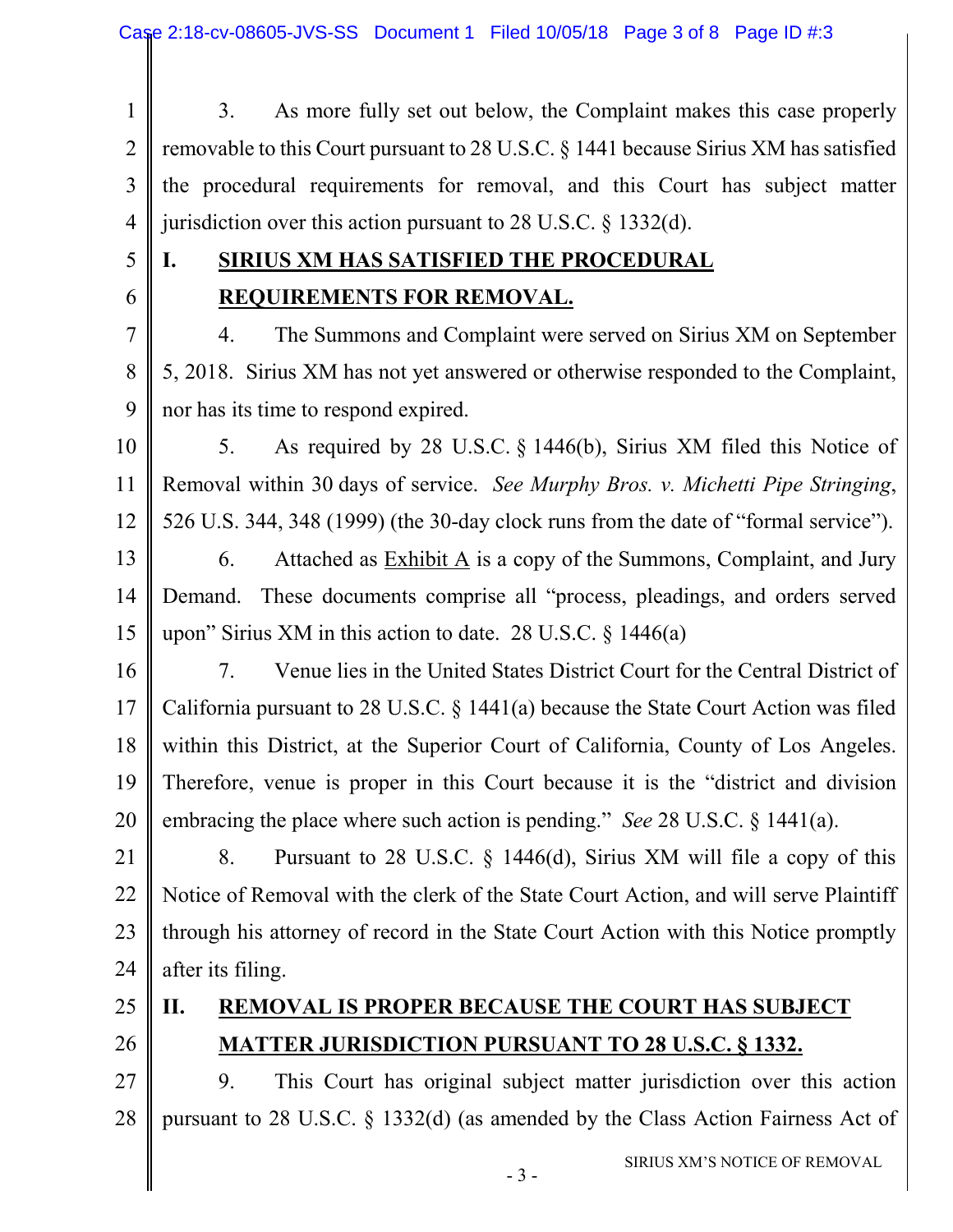1 2 3 4 5 6 7 8 9 10 2005, Pub. L. No. 109-2, 119 Stat. 14 ("CAFA")). CAFA grants federal courts original jurisdiction over a class action whenever: (1) "any member of a [putative] class of plaintiffs is a citizen of a State different from any defendant," 28 U.S.C. §  $1332(d)(2)(A)$ ; (2) "the number of members of all proposed plaintiff classes in the aggregate is" not less than 100, *id.* § 1332(d)(5)(B); and (3) "the matter in controversy exceeds the sum or value of \$5,000,000 exclusive of interest and costs," *id.* § 1332(d)(2). "CAFA's provisions should be read broadly, with a strong preference that interstate class actions should be heard in a federal court if properly removed by any defendant." *Dart Cherokee Basin Operating Co., LLC v. Owens*, 135 S. Ct. 547, 554 (2014).

11 12 13 14 15 16 17 10. As an initial matter, this lawsuit is a proposed "class action" as defined by CAFA because it is brought by a representative of a putative class and filed in state court pursuant to a rule authorizing a class action. *See* 28 U.S.C. § 1332(d)(1)(B). Plaintiff brings his claims as a "class action lawsuit individually and on behalf of all other persons similarly situated." Complaint ¶ 16. Section 382 of the California Civil Procedure Code authorizes class actions. *Hernandez v. Restoration Hardware, Inc.*, 409 P.3d 281, 285 (Cal. 2018).

18

#### **A. MINIMAL DIVERSITY EXISTS.**

19 20 21 22 23 11. The named Plaintiff here is diverse from Sirius XM. Plaintiff alleges that he is a citizen of California, while Sirius XM is a Delaware corporation with its principal place of business in New York. Complaint ¶¶ 6-7. Accordingly, the minimal diversity requirement under CAFA is satisfied. *See* 28 U.S.C. §  $1332(d)(2)(A)$ .

24

25

## **B. THE PURPORTED CLASS CONSISTS OF MORE THAN 100 MEMBERS.**

26 27 28 12. Although Sirius XM does not believe that Plaintiff has defined a proper class or that a class can be defined or maintained under the circumstances alleged, Plaintiff's allegations indicate that the proposed class of California lifetime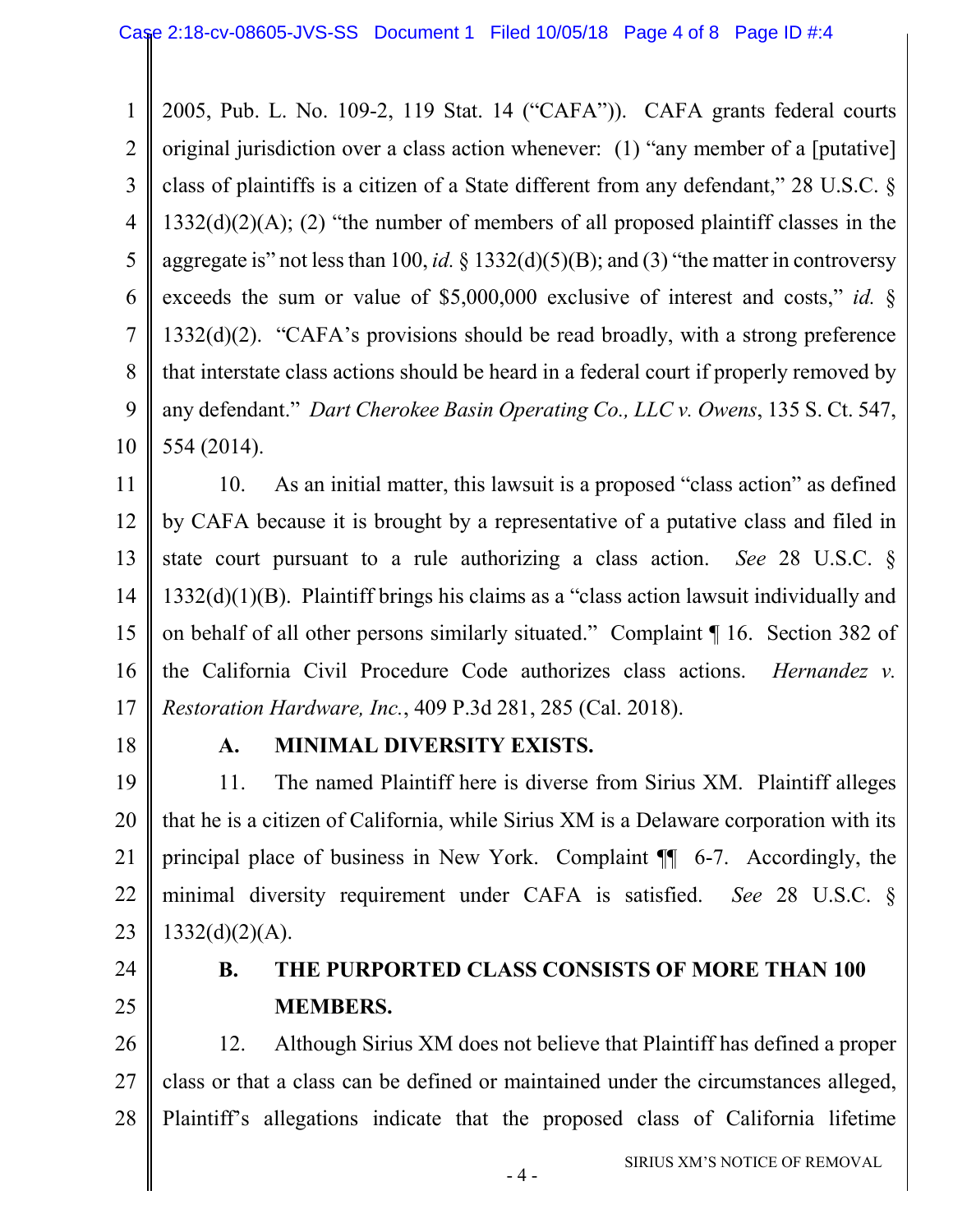1 2 3 4 5 subscribers includes at least 100 members, as required by 28 U.S.C. § 1332(d)(5)(B). Plaintiff himself alleges that the class consists of "thousands of consumers throughout California." Complaint ¶ 17. And Sirius XM's business records indicate that, as of February 2017, there are 105,953 active lifetime subscriptions in California. $<sup>1</sup>$  $<sup>1</sup>$  $<sup>1</sup>$  The purported class therefore far exceeds 100 members.</sup>

6 7

# **C. THE COMPLAINT PLACES IN CONTROVERSY A SUM GREATER THAN \$5 MILLION.**

8 9 10 11 12 13 14 15 16 17 18 19 20 21 13. Although Sirius XM concedes neither liability on Plaintiff's claims nor the propriety of the relief he seeks, the Complaint places in controversy a sum greater than \$5 million. *See* 28 U.S.C. § 1332(d)(2). "[A] defendant's notice of removal need include only a plausible allegation that the amount in controversy exceeds the jurisdictional threshold." *Dart*, 135 S. Ct. at 554. Where, as here, a complaint does not specify an amount sought, "the defendant's amount-in-controversy allegation should be accepted." *Id.* at 553. If the figure is challenged by the plaintiff, the Court may request evidentiary submissions and must decide whether the amount-incontroversy requirement is met by a preponderance of the evidence. *Id.* at 554. For purposes of assessing the jurisdictional amount, what matters is the amount put in controversy by the Complaint, not whether the Plaintiff's claims are meritorious. "The amount in controversy is simply an estimate of the total amount in dispute, not a prospective assessment of defendant's liability." *Lewis v. Verizon Commc'ns, Inc.*, 627 F.3d 395, 400 (9th Cir. 2010).

22

23 24 14. "[T]he amount in controversy includes . . . the costs of complying with an injunction." *Fritsch v. Swift Transportation Co. of Arizona, LLC*, 899 F.3d 785, 793 (9th Cir. 2018). Plaintiff here seeks to enjoin Sirius XM from "continuing to

25

<span id="page-4-0"></span>26 27 28  $<sup>1</sup>$  Sirius XM has not burdened the Court with unnecessary evidentiary</sup> submissions in support of the factual assertions in this Notice. *See Dart*, 135 S. Ct. at 551 (for removal purposes, "[a] statement 'short and plain' need not contain evidentiary submissions"). Sirius XM will make such submissions at the Court's request or if Plaintiff moves to remand the case to state court.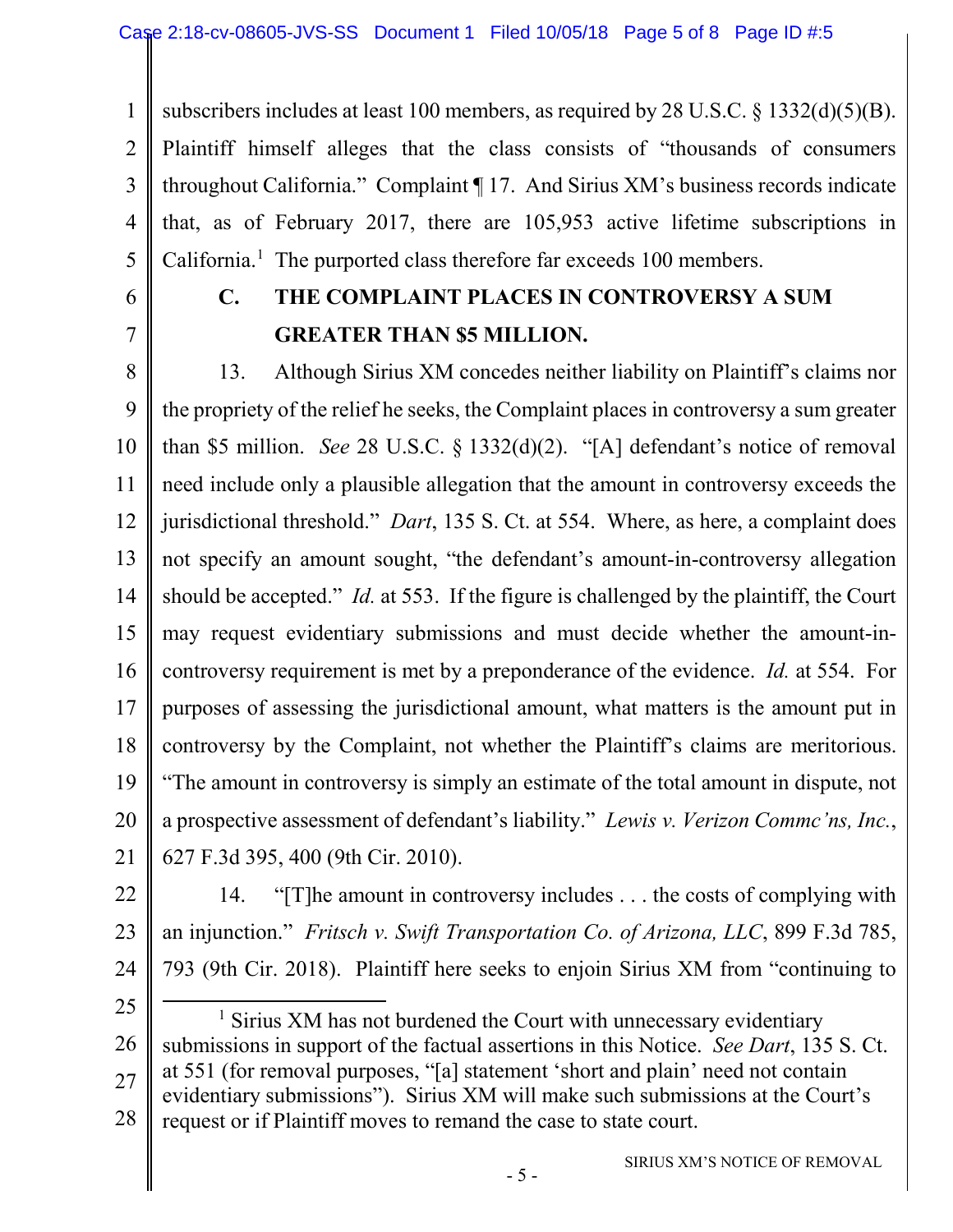1 2 3 4 5 6 7 8 9 10 11 12 13 14 15 16 17 18 19 terminate, encumber, or otherwise fail to honor Plaintiff's and Class members' lifetime subscriptions for their lifetimes without encumbrances." Complaint ("Prayer for Relief."). The encumbrance that Plaintiff claims to have encountered is a \$75 dollar-per-transfer fee, Complaint ¶ 15, and he alleges that his claims "are typical of Class members' claims," *Id.* at ¶ 19. Thus, the fees that, absent an injunction, Sirius XM would be entitled to collect in the future are properly considered part of the amount in controversy. *See Brown v. Select Portfolio Servicing, Inc.*, 2014 U.S. Dist. LEXIS 183455, at \*6 (C.D. Cal. March 31, 2014) ("[I]f the requested injunctive relief were granted, defendant would be deprived of the future loan payments that each plaintiff would otherwise be obligated to pay. The present value of that income stream is the amount in controversy for purposes of determining jurisdiction."); *Biendara v. RCI, LLC*, 2011 U.S. Dist. LEXIS 160193, at \*17 (C.D. Cal. Jan. 24, 2011) ("[L]ost profits to Defendant, perhaps continuing indefinitely into the future, show that the requested injunctive relief is highly valuable and therefore also boosts the amount in controversy above \$5 million."). Even when viewed from the prospective of the putative class members, these \$75 dollar-per-transfer fees constitute part of "the value of the right sought to be gained"—*i.e.*, "the amount of the relief from future payments." *Brady v. Mercedes-Benz USA, Inc.*, 243 F. Supp. 2d 1004, 1010 (N.D. Cal. 2002).[2](#page-5-0)

20 21 22 23 24 25 15. The purported class is seeking relief from, among other things, having to pay the \$75 dollar-per-transfer fees in the future. With the 105,953 active lifetime subscriptions in California, the value of the injunction comes to at least \$7.9 million (105,953 x 75). This figure actually undershoots the true amount in controversy, as it does not account for the reality that some subscribers seek to transfer their subscriptions multiple times. The amount in controversy, then, far surpasses \$5

<span id="page-5-0"></span><sup>26</sup>

<sup>27</sup> 28 <sup>2</sup> The value of the injunction to each class member must be aggregated to determine the amount in controversy. *See Pagel v. Dairy Farmers of Am., Inc.*, 986 F. Supp. 2d 1151, 1157 (C.D. Cal. 2013) ("[CAFA] explicitly te 'aggregate' the claims of individual class members when determining whether the matter in controversy exceeds the \$5 million threshold.").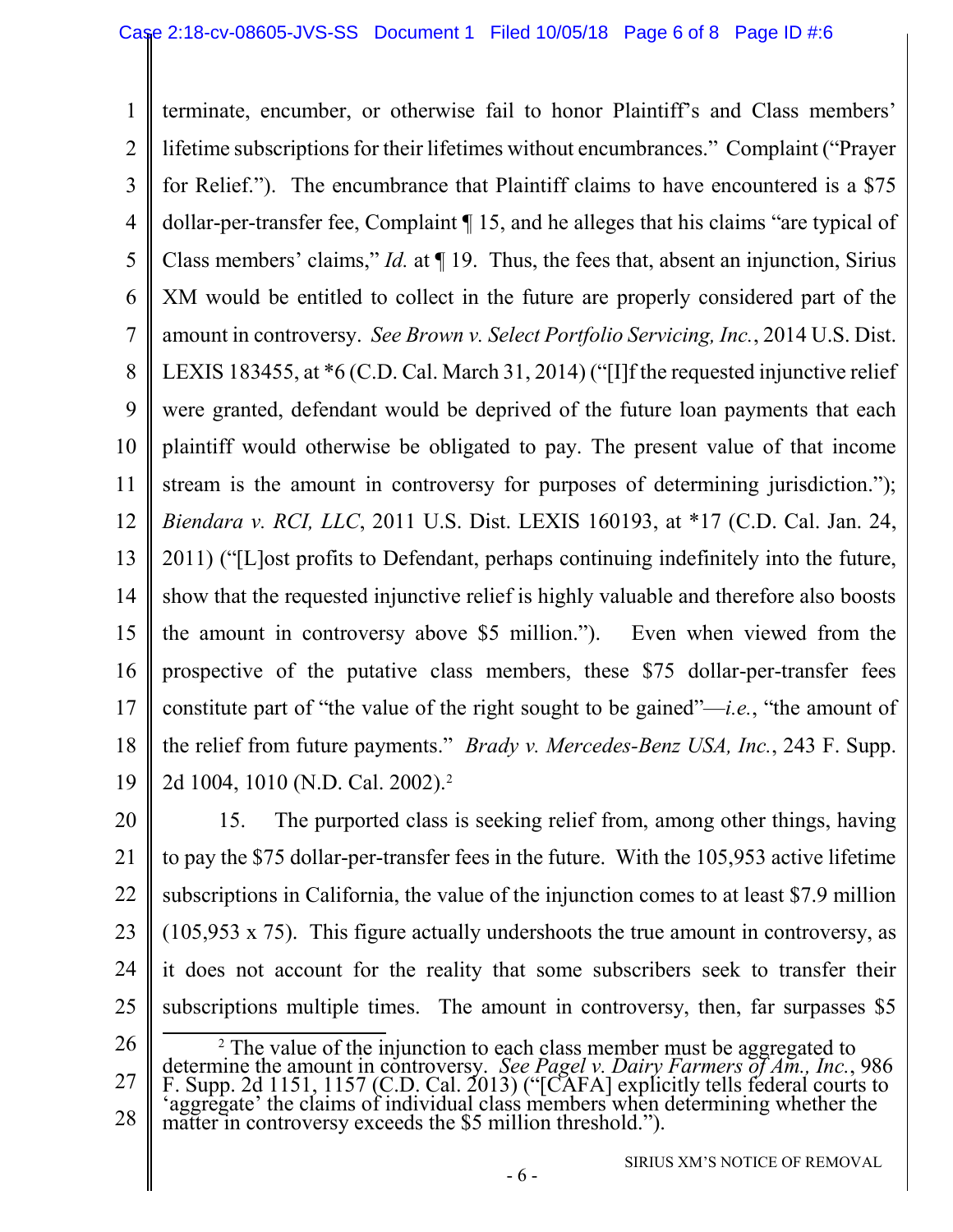1 2 3 million. Indeed, Plaintiff's own assessment of the injunction's value is in the "millions." Complaint ¶ 14 ("Defendant's refusal to honor the lifetime subscriptions has allowed it to reap millions of dollars in profits.").

4

5 6 7 8 9 16. The above figure does not even include Plaintiff's request for attorneys' fees, Complaint ("Prayer for Relief"), which would also factor into an amount-incontroversy calculation. *See Fritsch*, 899 F.3d at 793 ("[T]he amount in controversy includes . . . attorneys' fees awarded under fee-shifting statutes."). These fees need not be separately described here, however, given that the value of the sought injunction is sufficient to meet the jurisdictional amount.<sup>[3](#page-6-0)</sup>

10

#### **III. RESERVATION OF RIGHTS.**

11 12 13 14 15 16 17 18 17. In alleging the amount-in-controversy for purposes of removal, Sirius XM does not concede in any way that the allegations in the Complaint are accurate, that Sirius XM committed any of the violations of law alleged in the Complaint, that Plaintiff has asserted claims upon which relief can be granted, or that an injunction or declaratory judgment is authorized or appropriate. Nor does Sirius XM concede that Plaintiff's class is properly defined or that class certification is appropriate. Finally, this Notice of Removal does not waive any and all claims or defenses by Sirius XM, all of which are expressly preserved herein

19 20 18. Sirius XM also reserves the right to amend or supplement this Notice of Removal.

21 22 23 WHEREFORE, Sirius XM notices the removal of this case from the Superior Court of California, County of Los Angeles to the United States District Court for the Central District of California pursuant to 28 U.S.C. §§ 1332, 1441, and 1446.

- 24 25
- 26

27

<span id="page-6-0"></span><sup>28</sup> <sup>3</sup> Sirius XM reserves the right to include these fees in any amount-in-controversy calculation if Plaintiff moves to remand.